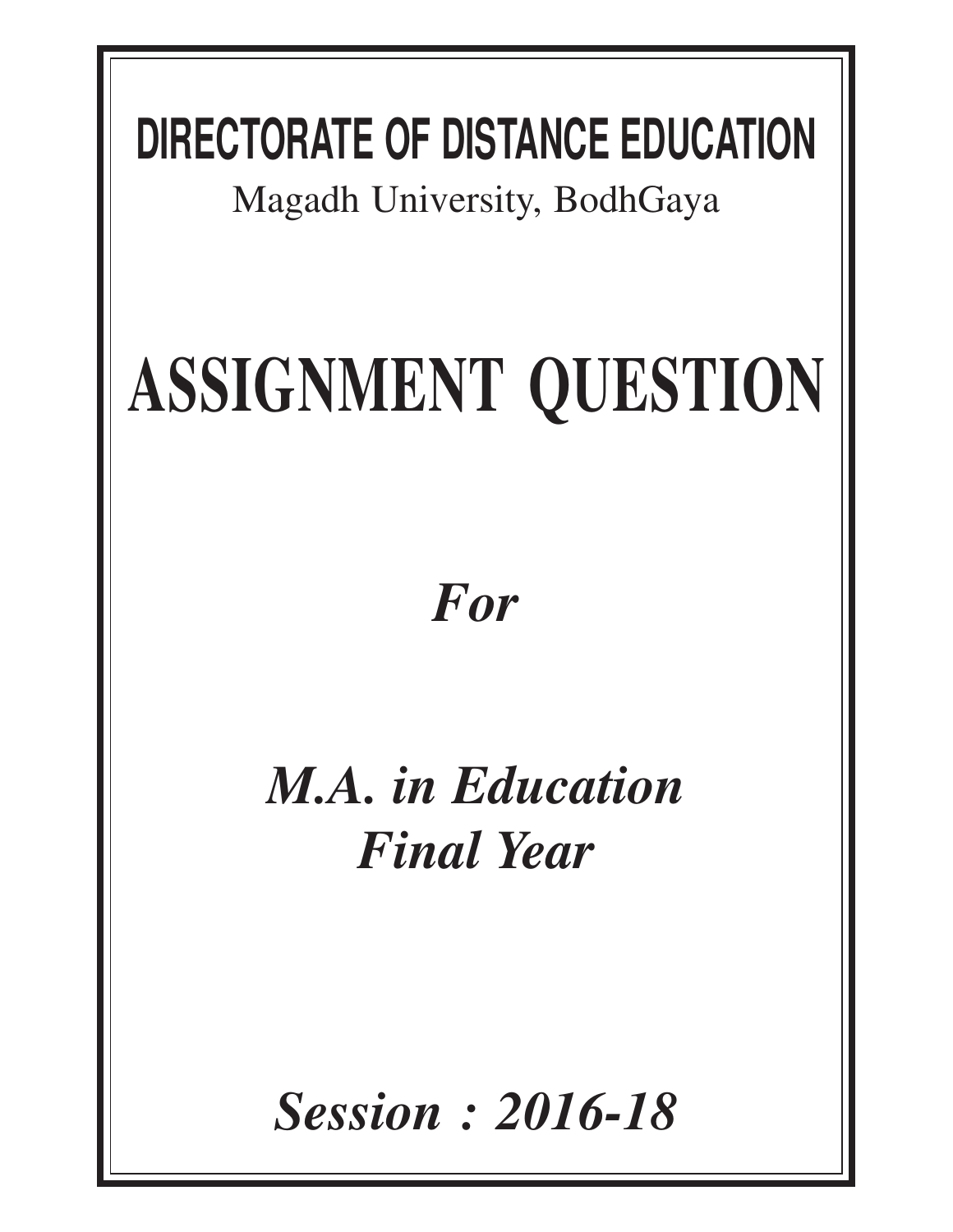#### M.A. in Education (Final Year) Paper - IX Educational Measurement and Evaluation (शैक्षिक मापन एवं मूल्यांकन)

Answer any two questions. (किन्ही दो प्रश्नों के उत्तर दें।)

- 1- Explain the concept of measurement and evaluation. Discuss its interrelationships. मापन एवं मूल्यांकन की अवधारणा की व्याख्या करें तथा इनके अर्न्तसम्बन्धों की चर्चा करें ।
- 2- Describe merits and demerits of objective test. Differentiate between essay type and objective test.

वस्तुनिष्ठ परीक्षण के गुणों एवं दोषों का वर्णन करें तथा निबंधात्मक एवं वस्तुनिष्ठ परीक्षणों के मध्य अन्तर स्पष्ट करें।

3- What are the characteristics of a good achievement test? Explain teacher -made and stadardized achievement test.

अच्छे उपलब्धि परीक्षण की क्या विशेषताएँ हैं? अध्यापक निर्मित एवं मानकीकृत उपलब्धि परीक्षणों की व्याख्या करें।

**\*\*\*\*\***

#### M.A. in Education (Final Year) Paper - X Inclusive Education (समावेशी शिक्षा)

Answer any two questions. (किन्ही दो प्रश्नों के उत्तर दें।)

- 1- Clarify differences among special education, integrated education and inclusive education. विशिष्ट शिक्षा, एकीकृत शिक्षा तथा समावेशी शिक्षा में अन्तर को स्पष्ट करें।
- 2- Discuss the problems and issues of Women Education. नारी शिक्षा के मुद्दे एवं समस्याओं की विवेचना करें।
- 3- Describe different provisions of PWD Act, 1995 PWD अधिनियम, 1995 के विविध प्रावधानों का उल्लेख करें।

**\*\*\*\*\***

#### M.A. in Education (Final Year) Paper - XI Environmental Education (पर्यावरण शिक्षा)

Answer any two questions. (किन्ही दो प्रश्नों के उत्तर दें।)

- 1. Define environmental education. Describe its aims and scope. पर्यावरण शिक्षा को परिभाषित कीजिए तथा इसके उद्देश्यों एवं क्षेत्र का वर्णन कीजिए।
- 2- What is environmental pollution. Discuss its different types. पर्यावरण प्रदूषण क्या है? इसके विभिन्न प्रकारों की चर्चा कीजिए।
- 3- What are the global environmental issues, Discuss it in detail. वैश्विक-पर्यावरणीय मुद्दे क्या है? सविस्तार चर्चा करें ।